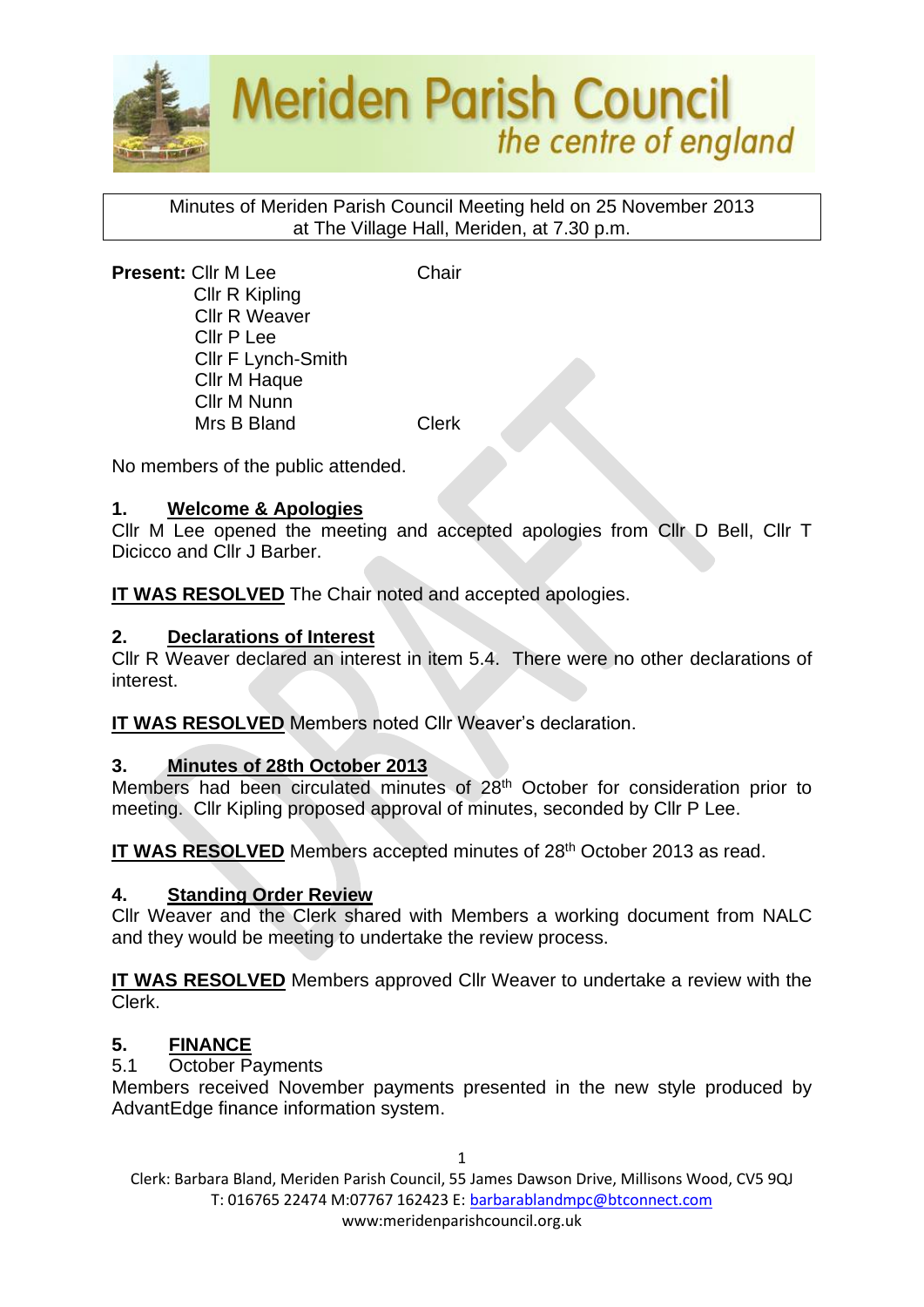

**IT WAS RESOLVED** Members unanimously approved payment list.

## 5.2 Village Hall Committee (VHC)

A request had been received for a contribution to Village Hall Committee. The Treasurer had formally written to the Clerk including a copy of year end accounts stating income v. expenditure, for Member's consideration. Cllr Lynch-Smith provided an overview of situation and advised Members of Packington Estate's desire for the VHC to contribute 30% of an £11,000 quotation to undertake work on the horse chestnut tree root ingression lifting the car park tarmacadum surface. Cllr Lynch-Smith further stated that the VHC already pay £550 p.a. for car park maintenance. Cllr P Lee requested a formal procurement process of a minimum of three quotations. Cllr Lynch-Smith confirmed that the VHC were seeking a quotation themselves.

Members were surprised the VHC did not have charity status or registered for VAT and therefore could not claim back 20% VAT or purchases, particularly fuel costs. Cllr Weaver suggested purchases to be made by the Parish Council to reduce costs and a conversation was required with VHC around this; she further referred to the presentation by Warwickshire's Fuel Consortium who is negotiating bulk ordering to reduce costs to community venues and residents. Cllr P Lee suggested the Parish Council write a letter to Lord Aylesford of Packington Estate and his Estate Manager, Nick Barlow, asking for an explanation of why VHC are paying annual maintenance charges and being asked for an additional funding contribution; he further recommended a positive approach be given to Community Fundraising and work with all Community groups/committees to achieve a level of income to maintain community services for the future.

Members considered the VHC issues and after discussion recommended a contribution of £1,000 for financial year 2013-14 only, be awarded; and for the Clerk to write to the Treasurer confirming Parish Council suggestions as above.

**IT WAS RESOLVED** Members approved a S137 donation to the Village Hall Committee for the sum of £1,000 for financial year 2013-14 only. All future requests will be reviewed and considered on their own merit. The Clerk will formally write to the Treasurer advising of decision and Parish Council suggestions above.

## 5.3 Precept

Cllr M Lee reported she and the Clerk had received a "working tool" from WALC on current situation, the expectation of a percentage decrease to the grant top up and based on new housing benefit how to calculate household's precept.

**IT WAS RESOLVED** Members acknowledged Cllr Lee's update and requested the Clerk to circulate documents by email to all Members.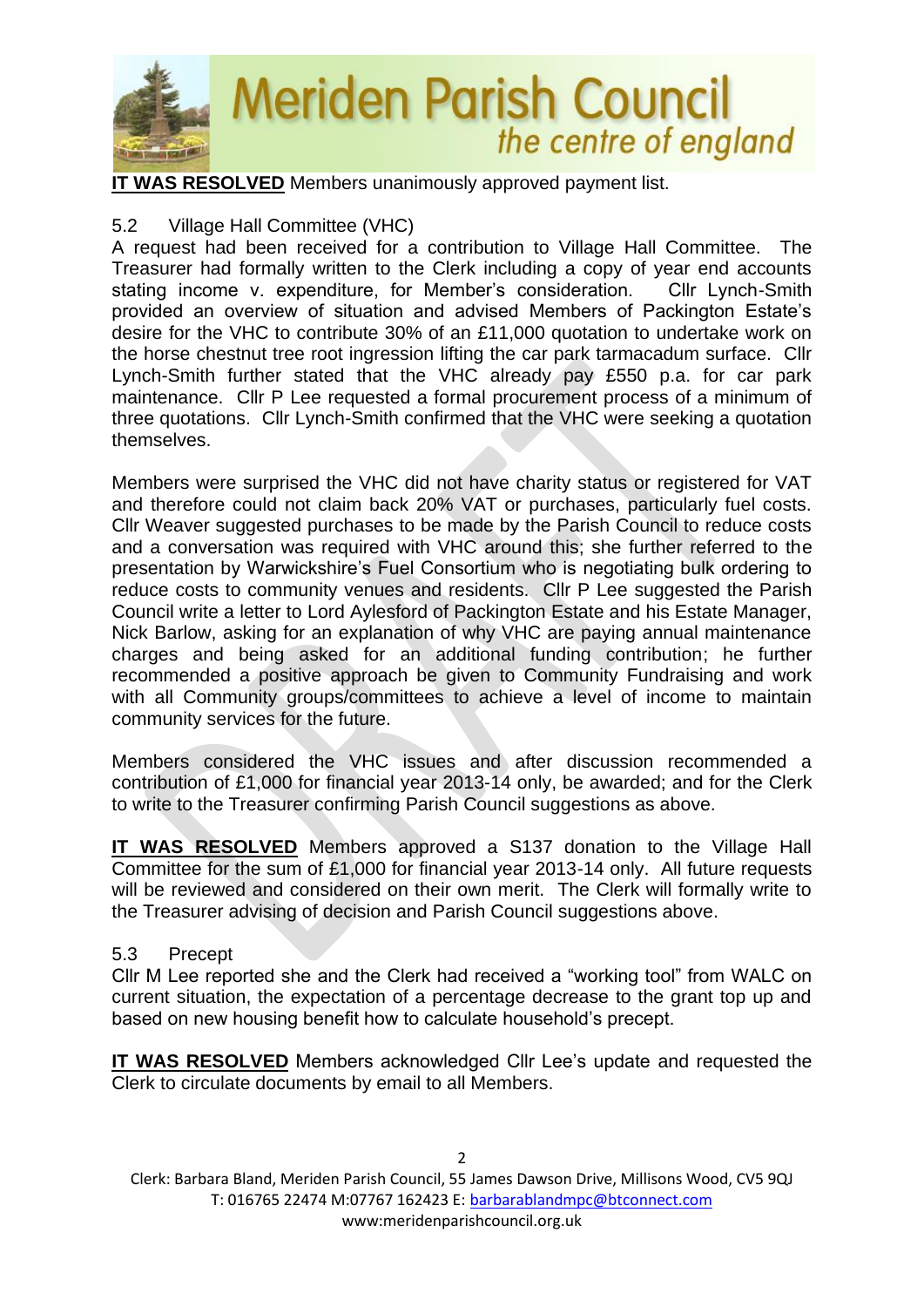

5.4 Request from Meriden Church of England School

A request had been made by Meriden School for either a financial contribution to their Christmas Fayre or some raffle prizes.

**IT WAS RESOLVED** Members approved the donation of two raffle prizes and Cllr Weaver agreed to drop off to School.

## 5.5 Meriden Mag

Cllr M Lee reported that the Meriden Mag has requested financial assistance and the publication is just about breaking even with quarterly shortfalls of between £50 - £75. Cllr Haque suggested sealing a maximum cap of £100 per quarter to be set aside; however after due consideration Members recommended that each case be reviewed quarterly and an award made to clear deficit but this will be no greater than the capped sealing.

**IT WAS RESOLVED** Members approved in principle to fund any quarterly deficit to a capped maximum sealing of £100 per quarter to be reviewed case by case.

## **6. Progress Reports**

6.1 Village Hall Management Committee

Cllr Lynch-Smith stated this had been covered under item 5.2.

## 6.2 Community Governor for Meriden C of E School

Cllr Weaver reminded Members of the School Fayre on 29th November directly after Carols on the Green and further advised that the school rely heavily on the PTA for fundraising and they are all volunteers.

6.3 War Memorials Nothing to report.

6.4 Pool Tidy Nothing to report.

#### 6.5 Allotment Representative

Cllr M Lee reported that the Clerk had received an email from Andrew Taylor of Taylor Wimpey regarding questions raised at last Allotment meeting and read the following response to Members:-

- "1. Q.When the site is completed will there be an access driveway (car width) running along the allotments as previously there was a tractor/trailer width drive way for the delivery of local farmer fertilizer?  *A.We will not be providing any access way within the allotments area.*
- 2. Q.Will this be a gated access point onto driveway? *A.There will be a pedestrian gate into the allotments at the end of the new road where the parking bays are shown on the plan.*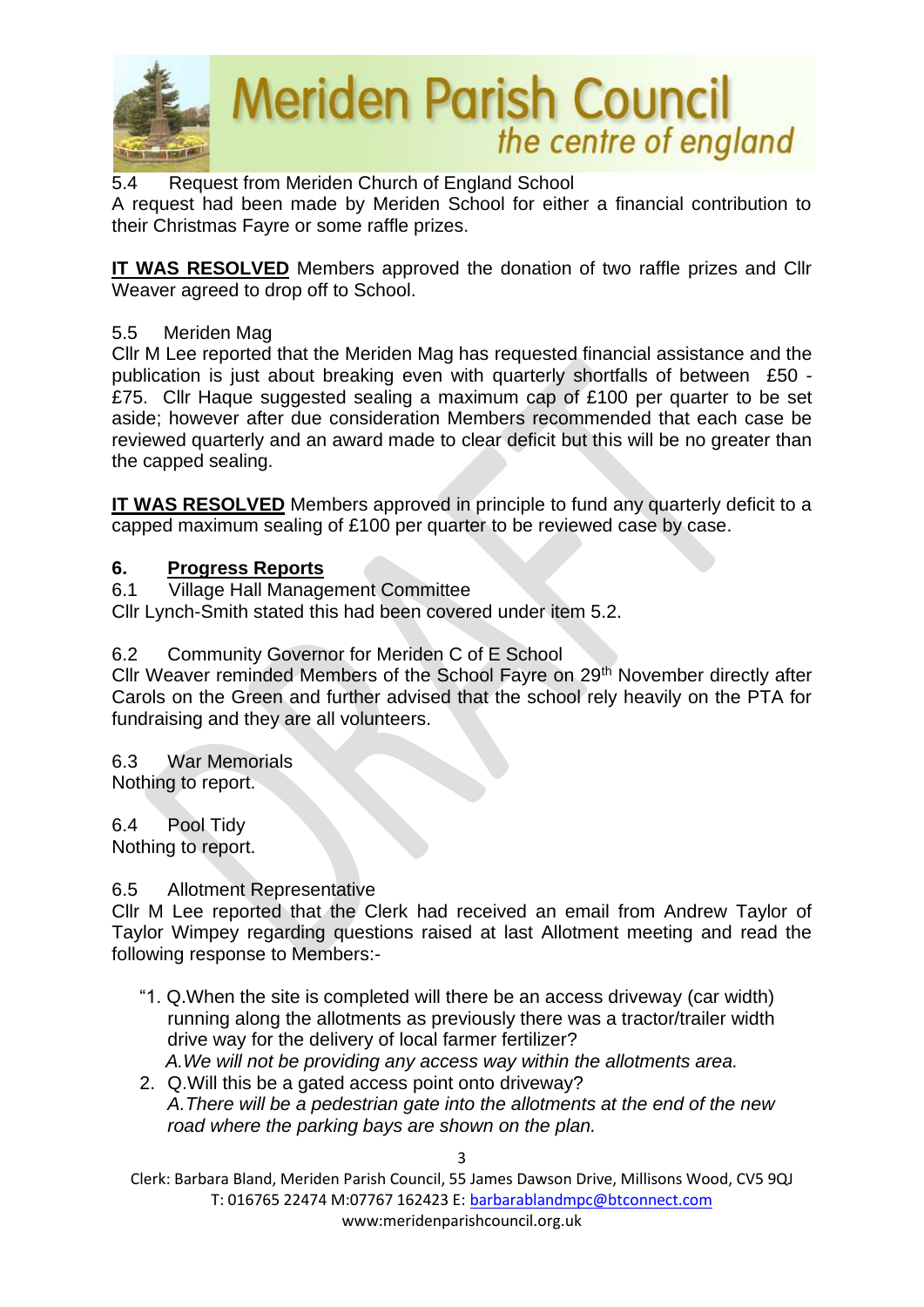

- 3. Q.Will there be a secure fence erected separating allotments and housing? *A.The hedge will form the boundary. It will be supplemented with planting where there are gaps. There will not be a fence.*
- 4. Q.There is currently large gapping in hedge remaining. Will there be a programme of replanting and when? A.*We are in the course of agreeing a programme of planting and I will let you know when the work is to be done as soon as I can.*

The Clerk stated she had not checked the content of the Unilateral Undertakings 5<sup>th</sup> schedule to see what should be included and will follow up with Taylor Wimpey and the Allotment Association.

**IT WAS RESOVLED** Members requested the Clerk follow up actions above and report back at next meeting.

### 6.6 Footpaths/Forum

Nothing to report. Cllr Lynch-Smith is now in receipt of OS map and awaits a "personalised Meriden" OS map to be delivered which has now been ordered.

**IT WAS RESOLVED** The Clerk will drop map to Cllr Lynch-Smith when delivered.

### 6.7 Quarries Liaison Group

The Clerk had written to David Wigfield requesting his assistance with routing and agreements with quarry operators which had been circulated to Members; his response was to discuss issues raised with David Lechmere. Members noted nothing further has been received. Cllr Weaver confirmed the next Liaison Group meeting is scheduled for 16<sup>th</sup> December at the Pavilion.

**IT WAS RESOLVED** The Clerk to follow up and liaise with all parties.

#### 6.8 Solihull Area Committee – Cllr Weaver & Cllr M Lee.

Nothing to report. However Cllr Weaver advised her attendance at the recent Rural Partnership meeting. There were various speakers but the most important to Meriden's residents was Age UK Winter Warmth Campaign with some information booklets left at the Pavilion to be circulated to Library. If anyone is over 50 and their home is without heating they can apply to Age UK who have arrangements in place with EDF and EON to provide heaters.

**IT WAS RESOLVED** The Clerk will drop information into Library and information will be put in Parish Newsletter January and onto website.

#### 6.9 Tree Warden

Cllr Kipling noted the loss of the holly tree at Meriden Hall. Cllr M Lee advised members of the situation currently at Sports Park with identified trees with Ash Die Back which is now confirmed with the loss of 12 young trees.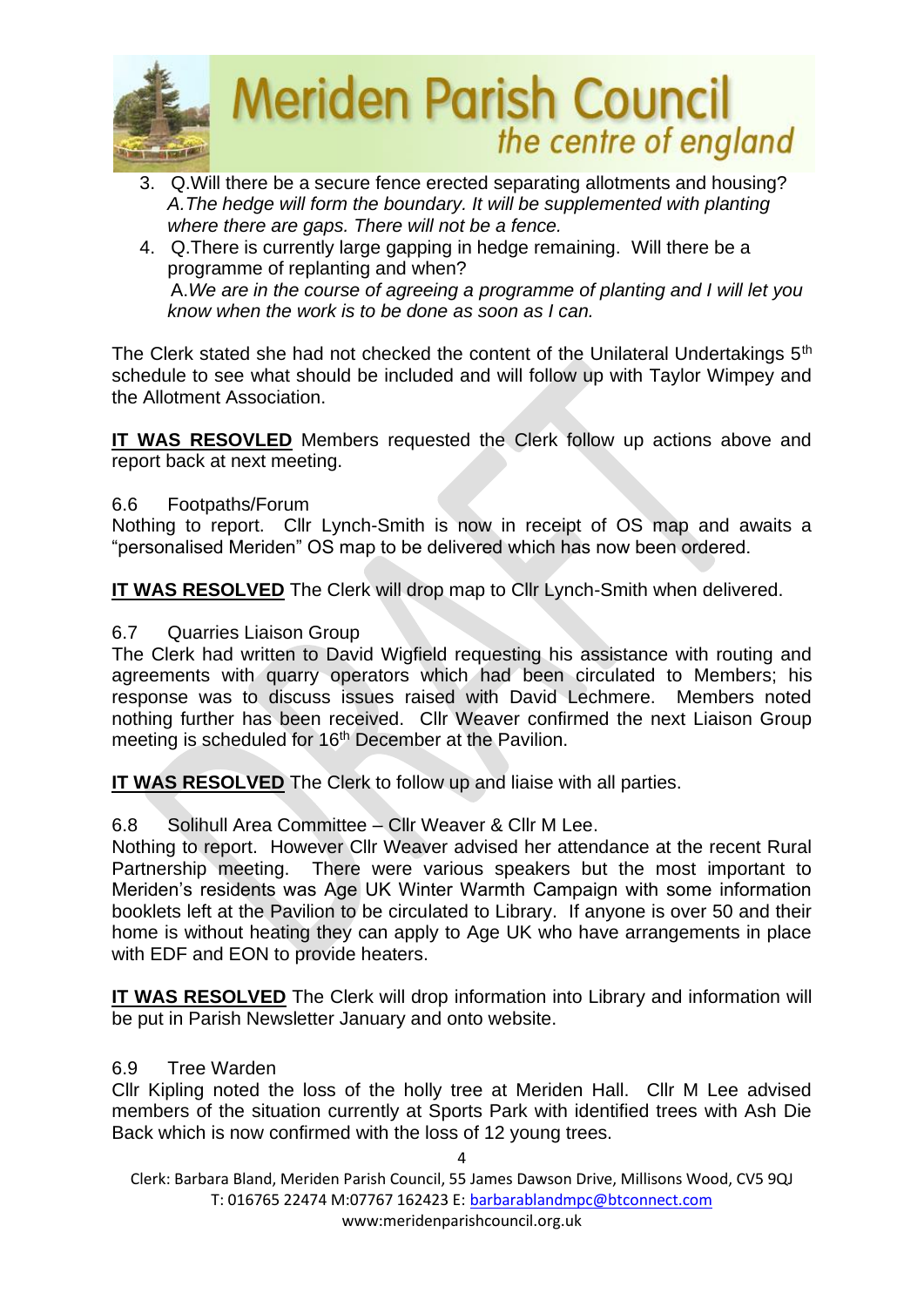

Members wished to record their disappointment with Darren Parkin and his email response suggesting following a video link for the Clerk to identify, particularly in light of this being the first identified outbreak in Solihull Borough; they requested the Clerk to formally record this disappointment in a letter to the Portfolio holder, and copy in Mike Swallow and David Waterson and ask why more interest was not given to the Clerk's initial notification. Cllr P Lee asked the Clerk to find out if a claim can be made on insurance for replacement trees?

**IT WAS RESOLVED** The Clerk will find out who is and write to the Portfolio holder recording their disappointment with Darren Parkin's non action; the Clerk will contact Tennyson Insurers and see if a claim may be made for replacement trees.

### 6.10 Community Surgeries

The Clerk reported excellent attendance at November's combined community and beat surgery. The main issues reported are Fillongley Road crossing; carriageway hatching/layout on Main Road and Manor/Darlaston Court parking; drainage; Leys Lane and hedges. All issues are a work in progress with SMBC officers and she is awaiting replies to letters sent to Mr Chohan and Mr Bradford.

**IT WAS RESOLVED** The Clerk to continue to liaise with residents, SMBC officers and follow up actions.

#### 6.11 Community Speed Watch

Cllr Weaver stated that she has raised this in general with the police team and had hoped for a report back at Rural Partnership Forum.

**IT WAS RESOLVED** Cllr Weaver will continue to pursue and update at next meeting.

## 6.12 HS2

Cllr M Lee informed Members of Cllr Dicicco's email regarding the Hybrid Bill in Parliament and advised of his comments as follows:-

> "Aside from the information deposited, or made available through the HS2 website, members of the public with further queries will continue to be able to contact the HS2 public enquiries team on 0207 944 4908. I know that several local people have gone down to London today to protest against HS2 – good luck to them but I fear that it's a lost cause. I think we need to keep pressing for better compensation for local residents and for better environmental damage limitation."

The Clerk had circulated Members with HS2 updates as she receives them; however Cllr Dicicco's email is to be circulated to Members for information.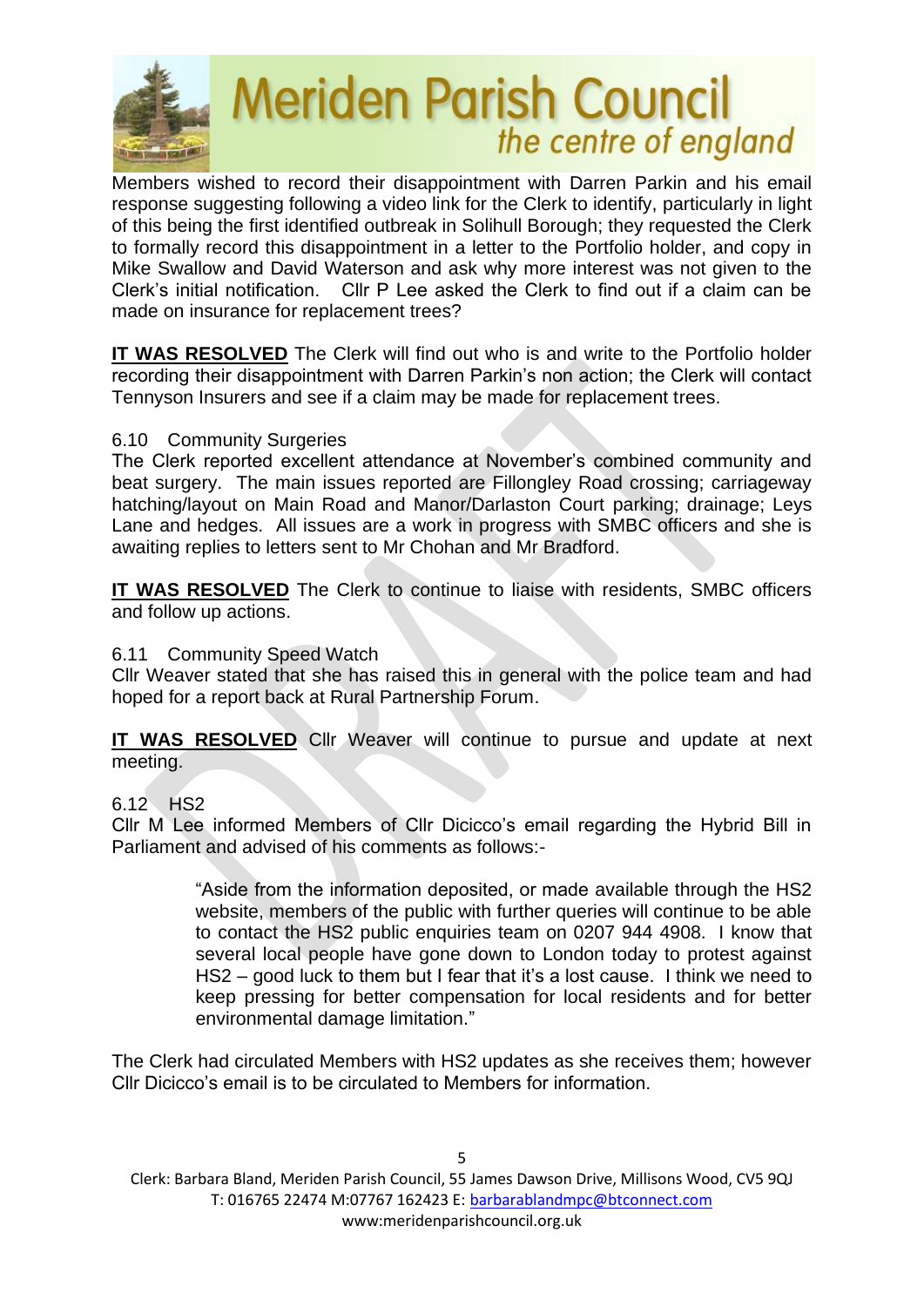

Cllr Weaver informed Members that she had attended a Group 51M meeting in Aylesford which is a group made up of Local Authorities opposing HS2. Parish Councils have the opportunity to join the group. There will be a formal process for Parish Council representatives to attend London to present their individual case of opposition. Cllr Weaver volunteered to represent Meriden Parish Council if Members agree to join group. Cllr Kipling stated as Meriden is part of HAG can we not just send a letter? Cllr Weaver replied that there is strength in number of attendees at Committee meeting.

**IT WAS RESOLVED** Cllr Weaver will complete the "opposition document" on behalf of Meriden Parish Council.

## **7. Clerk's Report on Urgent Decisions since last meeting**

The Clerk circulated by email to Members her actions since last meeting. There were no questions and the Chair expressed her thanks and acknowledged content.

## **8. District and County Councillors' Reports**

Cllr Dicicco sent an email to update to Members on (i) HS2 and (ii) Solihull Plan, and this is attached for ease of reference. The email will be circulated to Members by the Clerk.

**IT WAS RESOLVED** The Clerk will forward email update to Members.

# **9. Meriden Village Matters**

## 9.1(i) Library Update

Cllr M Lee wished to record an apology to Tracy Cox, Head of Libraries, for her misinterpretation of actions that had been left open in August.

Cllr M Lee advised Members that she, Cllr P Lee and the Clerk attended a meeting with the Cabinet Member, all three Ward Councillors, Library Manager and Property Services to explore options for future Library use and first floor strengthening works. It is advised that the first floor is for domestic use only and considerable work and cost is needed, including full window replacement, to provide usable space and potential planning permission for change of use; however this would not be DDA compliant. Cllr Dicicco was supportive and suggested the use of environmental champions and volunteers to assist, which he would investigate. Due to the cost, and after Parish Council feedback of stakeholder consultation in 2012, focus was given to creating a better space and improved access downstairs with suggestions of a computer suite at back of library to accommodate six computers, rearranging storage of books, increasing children's reading space, providing wifi and ebooks, and extending frontage to create additional space and work area for librarians. The outcome of the meeting was a condition survey to be undertaken in the first instance, which Cllr Lee confirmed was carried out on 21<sup>st</sup> November. Cllr Weaver asked for the Maintenance programme carried out on listed buildings and why the first floor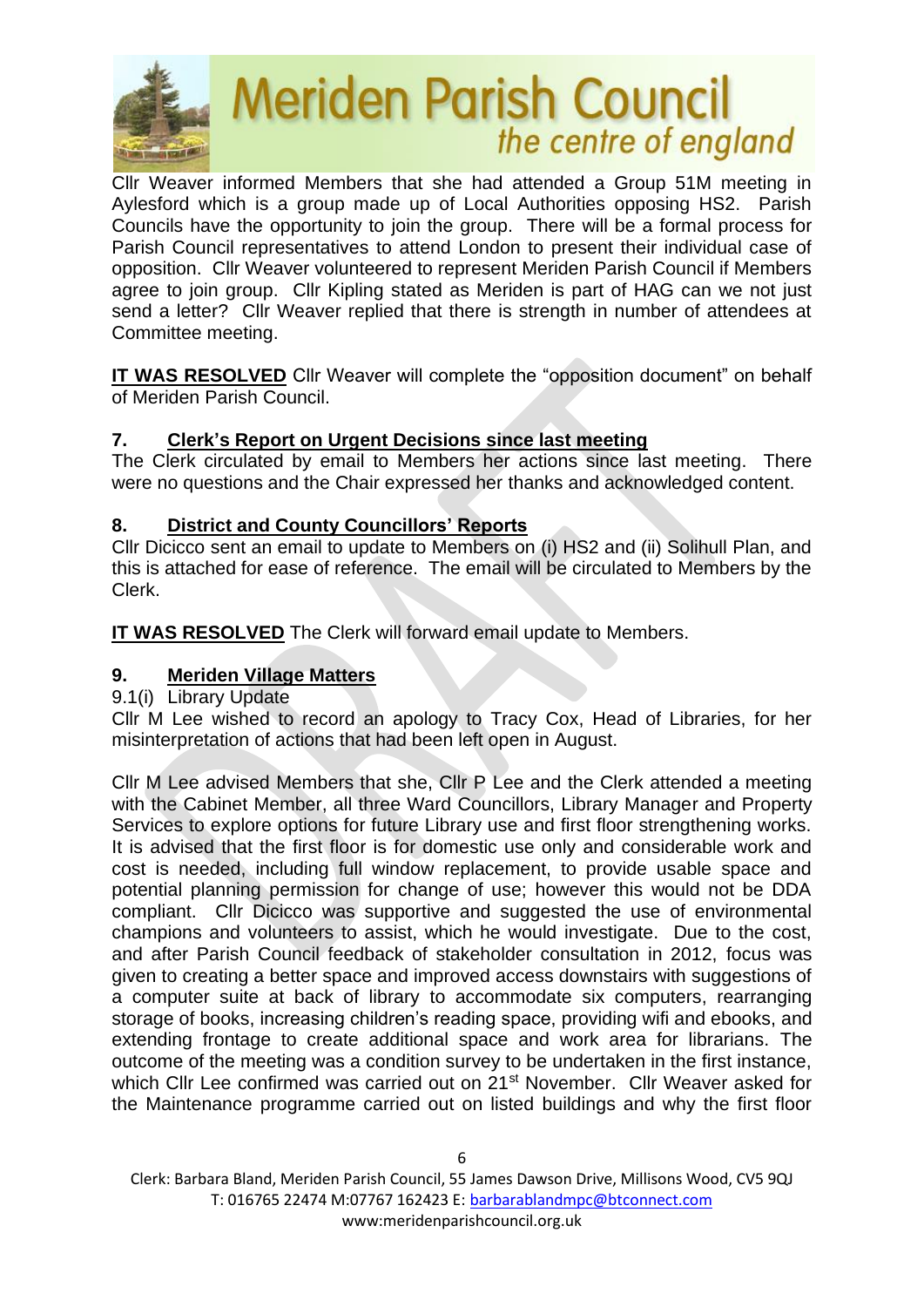

has been allowed to get into a state of disrepair. Cllr Dicicco was keen to support improving the Library and fully explore options.

**IT WAS RESOLVED** Cllr Lee will continue to liaise with Head of Libraries and explore options. The Clerk is requested to investigate the maintenance programme for listed buildings.

#### 9.1 (ii) Historic Panels

This item is deferred to next meeting and there is no update.

**IT WAS RESOLVED** Members agreed to defer to next meeting.

### 9.2 Village Commemoration WW1

Cllr M Lee reported invitations have been sent to Community groups to attend the first planning meeting on Saturday  $7<sup>th</sup>$  December at 11 am at Pavilion. Cllr P Lee informed Members that the Army Benevolent Fund is on board and they have been invited to field a football and cricket team for friendly matches next year; he further added that he proposed to adopt the Army Benevolent Fund (The Soldiers Charity) as Meriden's chosen Charity for all fundraising events; which will be over a 5 year plan and will include Village projects. Members discussed and considered this proposal and it was felt that other Services' charities are cash rich with higher profiles, and due to connections with this fund to a local resident, there is a village connection and Members agreed to adopt "the Soldier's Charity".

**IT WAS RESOLVED** Members approved The Soldier's Charity as their chosen Charity.

9.3 Flooding, roads, crossing, bins, green, parking, trees/hedges

The Clerk had circulated relevant papers to Members for their information and comments:-

• Flooding

22 residents attended a public meeting for update to flooding works undertaken by SMBC and STWA. Neal Thomas reported on actions and informed the meeting that 75K has been secured from Taylor Wimpey Homes to improve pipe work, repair collapsed drains and culverts supporting Main Road which will be delivered over two phases across two financial years commencing in 2014. Cllr Lee further advised positive feedback from residents attending and that the Clerk, on behalf of the Parish Council, had written a letter of thanks to Mr Thomas and wishing him well in his new post with Coventry City Council; she further stated that a letter has been received from Mr Thomas commending the Parish Council on their pro-activity and support to Meriden residents in resolving issues with a positive outcome.

• Roads

Awaiting reply to letters written to Mr D Chohan and Mr E Bradford. Cllr Dicicco also agreed to follow up and we await his update.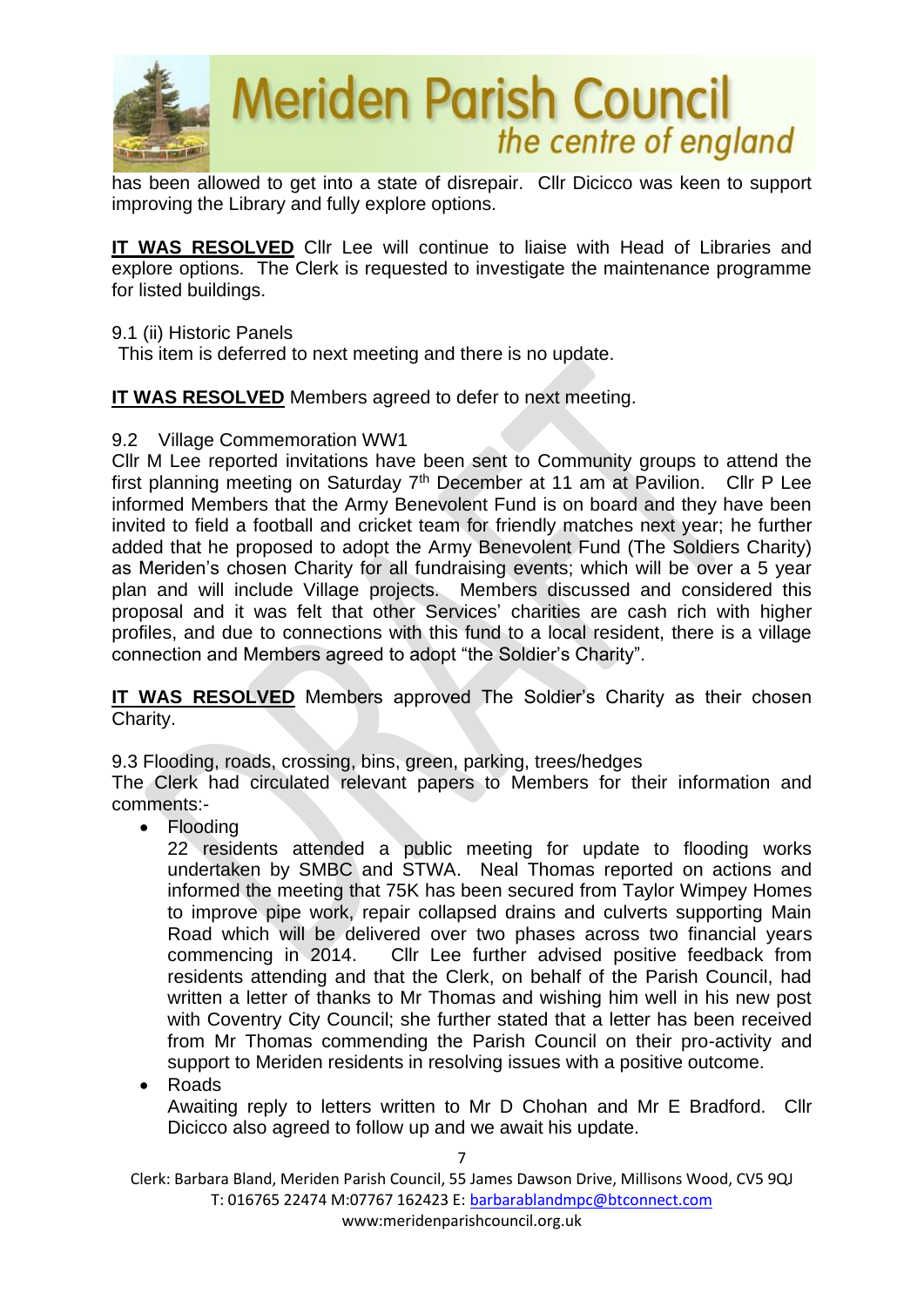

- Crossing Awaiting reply to letter sent to Mr D Chohan.
- The Green Parking Awaiting update from Cllr Dicicco regarding Birmingham Road parking identified in Parish Plan.

**IT WAS RESOLVED** Cllr Dicicco will follow up roads and parking with relevant SMBC officers and report back. The Clerk will follow up crossing with Mr Chohan.

• Trees/Hedges

Work has been carried out by two private landowners on Birmingham Road. The Neighbourhood team will send letters requesting the cut back of overgrown vegetation impacting on footpaths and highways to private households on Birmingham Road.

**IT WAS RESOLVED** Members duly noted the work in progress and requested the Clerk to monitor and update accordingly.

9.4 Neighbourhood Plan

Cllr Weaver confirmed training is booked for 10<sup>th</sup> March 2014.

## 9.7 Santa Fun Run

Cllr P Lee stated arrangements are in place. A big sign is requested to be fixed to Sports Park fence. Members considered this and did not wish to set a precedent for the future and therefore denied the request, however no parking signage will be required. Marshalling is only required for Meriden Sports Park by the Parish Council and this item may now be removed from agenda.

**IT WAS RESOLVED** Cllr P Lee will notify Rotary that no signage will be allowed at Sports Park and organise no parking signage.

9.6 Leys Lane Update Nothing to report.

# **10. Meriden Sports Park**

10.1 Meriden Sports Park Management Company

The Clerk had circulated confirmation of new Company Incorporation to Sports Park Directors and Cllr M Lee shared this with Members. Cllr Weaver is now going to apply for Charity status. Members offered congratulations and Cllr P Lee wished to record a vote of thanks to Cllr Weaver and the Clerk to bring this to conclusion.

**IT WAS RESOLVED** Cllr Weaver to apply to Charities Commission.

10.2 Patrol Alarms CCTV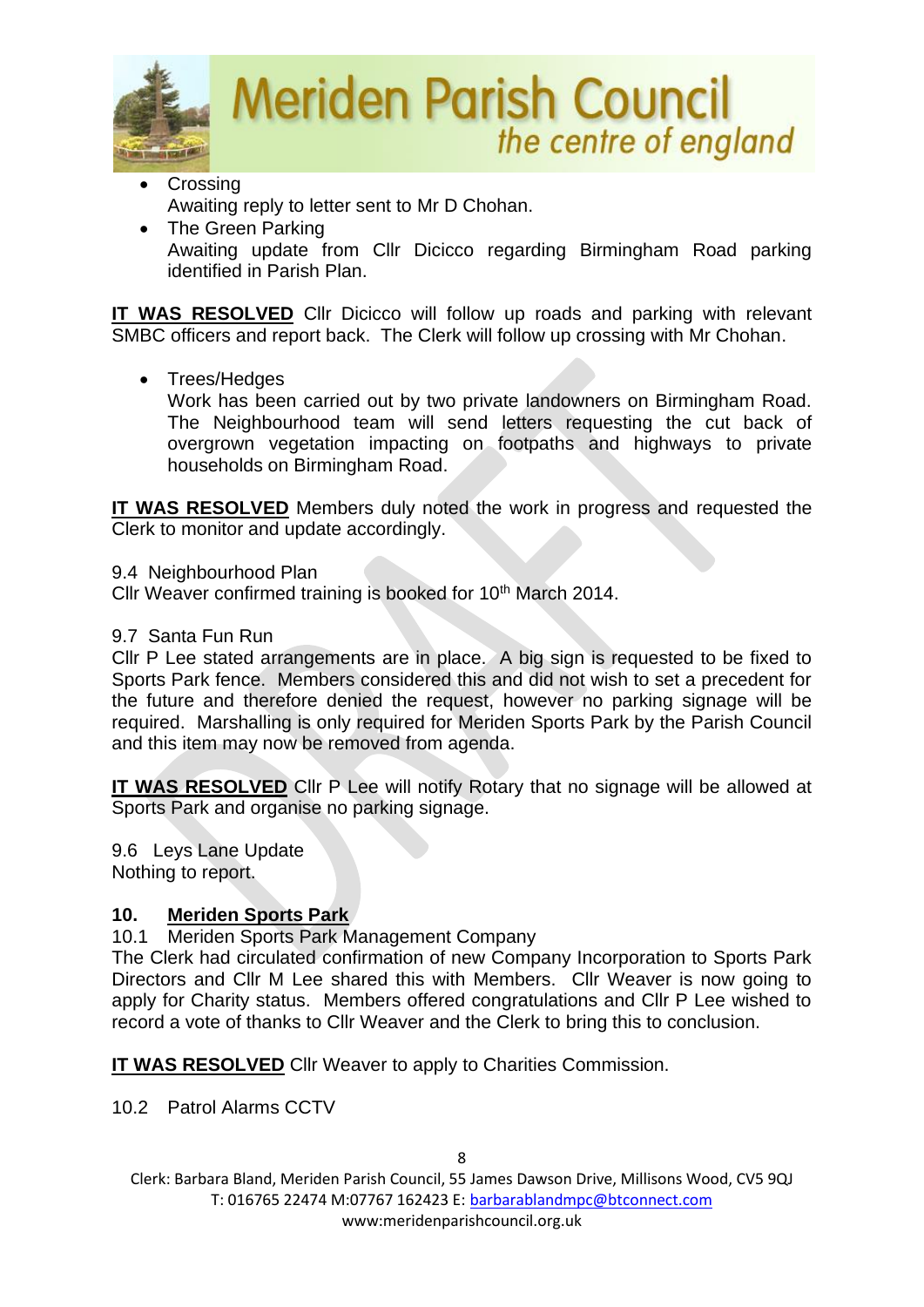

Cllr P Lee asked if any information had been received? The Clerk confirmed no, and Cllr Lee asked her to forward email requests so he may follow up with Mike Swallow and David Waterson.

**IT WAS RESOLVED** Cllr P Lee will following up with Mike Swallow and David Waterson to receive breakdown of costs and specification of installation and equipment for next meeting.

### 10.3 Packington Estate

The Clerk informed Members that Packington was waiting for the Parish Council to state how much land they wish for football and cricket pitches. Cllr Barber had not been specific in acreage required and Cllr Weaver suggested a more detailed discussion was required. Now the Sports Park Company is set up, a meeting can be arranged to explore options and provide Packington with the information they require to give an indication of rent for additional land.

**IT WAS RESOLVED** The Clerk will arrange a meeting and follow up with Packington Estate.

#### **11. Planning Matters**

11.1 Neighbourhood Planning Applications

The Clerk confirmed planning notifications had been circulated to Members for their comments and recorded electronically on Planning Services portal and in process for 2013/1874, 2013/1806, 2013/1820, 2013/1801 and 2013/1727.

With resubmission of News Express planning application members raised concerns regarding parking, vehicle access and what was happening. Members suggested meeting with the planning officer responsible to discuss issues particularly the management of building works and access of service road and to understand the complexities of ownership, use and any planning change of use.

**IT WAS RESOLVED** The Clerk will continue to monitor and arrange a meeting with named planning officer.

#### 11.2 Eaves Green Lane Public Enquiry

Cllr M Lee reported that the Traveller's Appeal and return bid had failed in Meriden. Members recorded their disappointment that they had found out from local and national media and the update from David McGrath in the recent Meriden Mag issue.

#### **12. Parish Council Newsletter** Editorial Committee

Cllr Lee confirmed publication in January 2014 and requested articles for inclusion from Members early January.

**IT WAS RESOLVED** Members approved plan and time line.